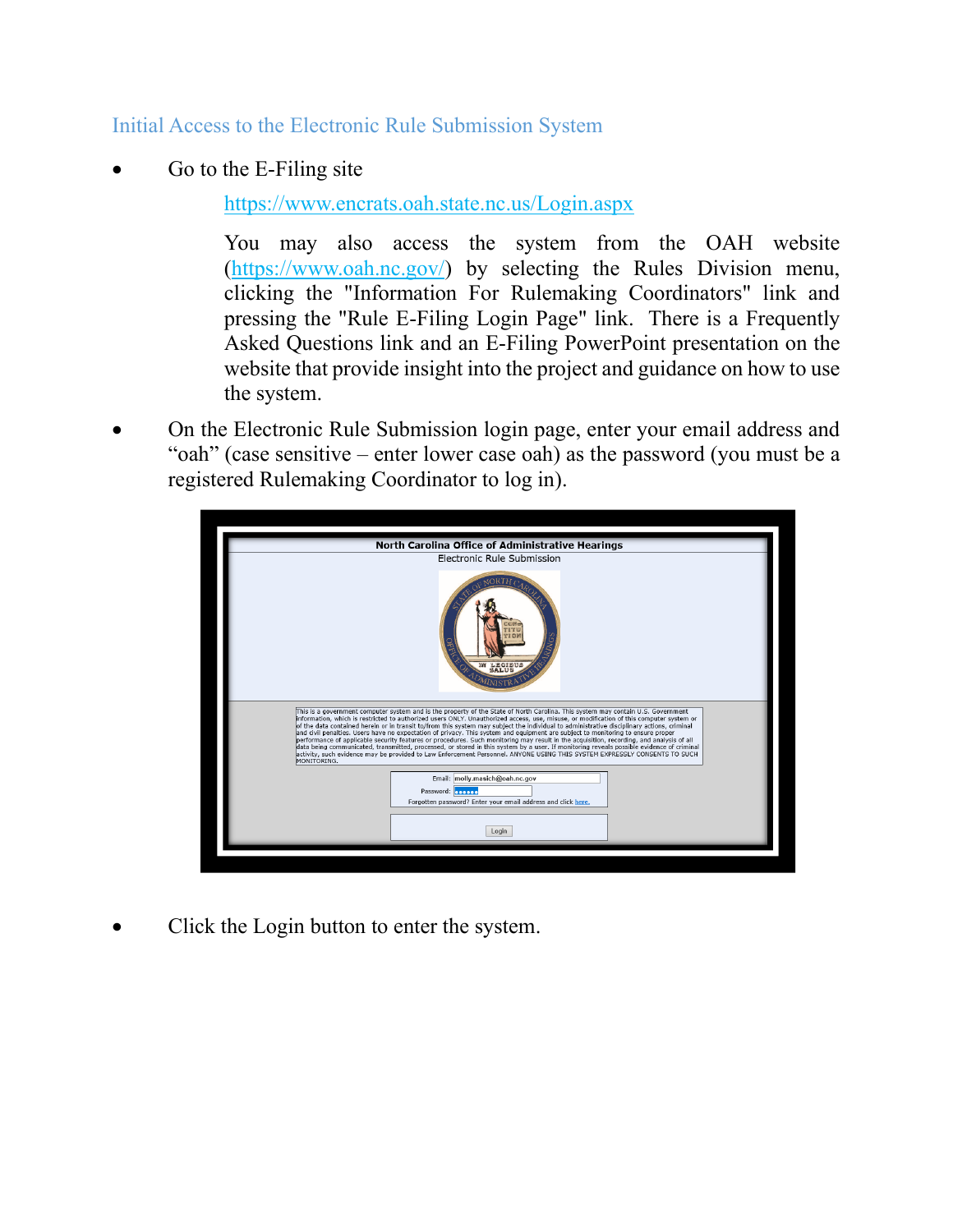## My Profile

The Profile window will be displayed, and you are required to change the password the first time you log into the system.

| <b>My Filings</b>               | <b>File Document</b>                                 | My Profile                                                                                                                  | Logoff |
|---------------------------------|------------------------------------------------------|-----------------------------------------------------------------------------------------------------------------------------|--------|
|                                 |                                                      | <b>Filer Profile</b>                                                                                                        |        |
|                                 | Rule Making Coordinator                              |                                                                                                                             |        |
|                                 | Name Molly Masich                                    |                                                                                                                             |        |
|                                 | Firm                                                 |                                                                                                                             |        |
|                                 | Address 6714 Mail Service Center                     |                                                                                                                             |        |
|                                 | Address Line 2                                       |                                                                                                                             |        |
|                                 | City Raleigh                                         | Zip 27699-6714<br>State NC                                                                                                  |        |
|                                 | Phone 9193133071                                     | Ext                                                                                                                         |        |
|                                 | Primary EMail(used to login) molly masich@oah.nc.gov |                                                                                                                             |        |
| Additional Notification EMail 1 |                                                      |                                                                                                                             |        |
| Additional Notification EMail 2 |                                                      |                                                                                                                             |        |
|                                 | Password <b></b> Confirm <b></b>                     |                                                                                                                             |        |
|                                 |                                                      | For easy password retrieval in the event of a forgotten or lost password, please fill out the password reminder hint below: |        |
|                                 | Reminder question What was my dog's name?            |                                                                                                                             |        |
|                                 |                                                      |                                                                                                                             |        |
|                                 |                                                      |                                                                                                                             |        |
|                                 |                                                      | Submit                                                                                                                      |        |
|                                 |                                                      |                                                                                                                             |        |

- You must enter a reminder question and answer. Your Reminder question and answer should not be obvious or easy to guess.
- You may enter two additional email addresses. All system related correspondence will also be sent to these addresses. These individuals will not be able to log into the system.
- You cannot change the name, address, phone number, or primary email information. That is maintained by OAH. Contact OAH if the information needs to be updated.
- You may return to this page at any time to change your password, reminder question, and answer.

## **YOU MUST PRESS THE SUBMIT BUTTON TO SAVE YOUR CHANGES**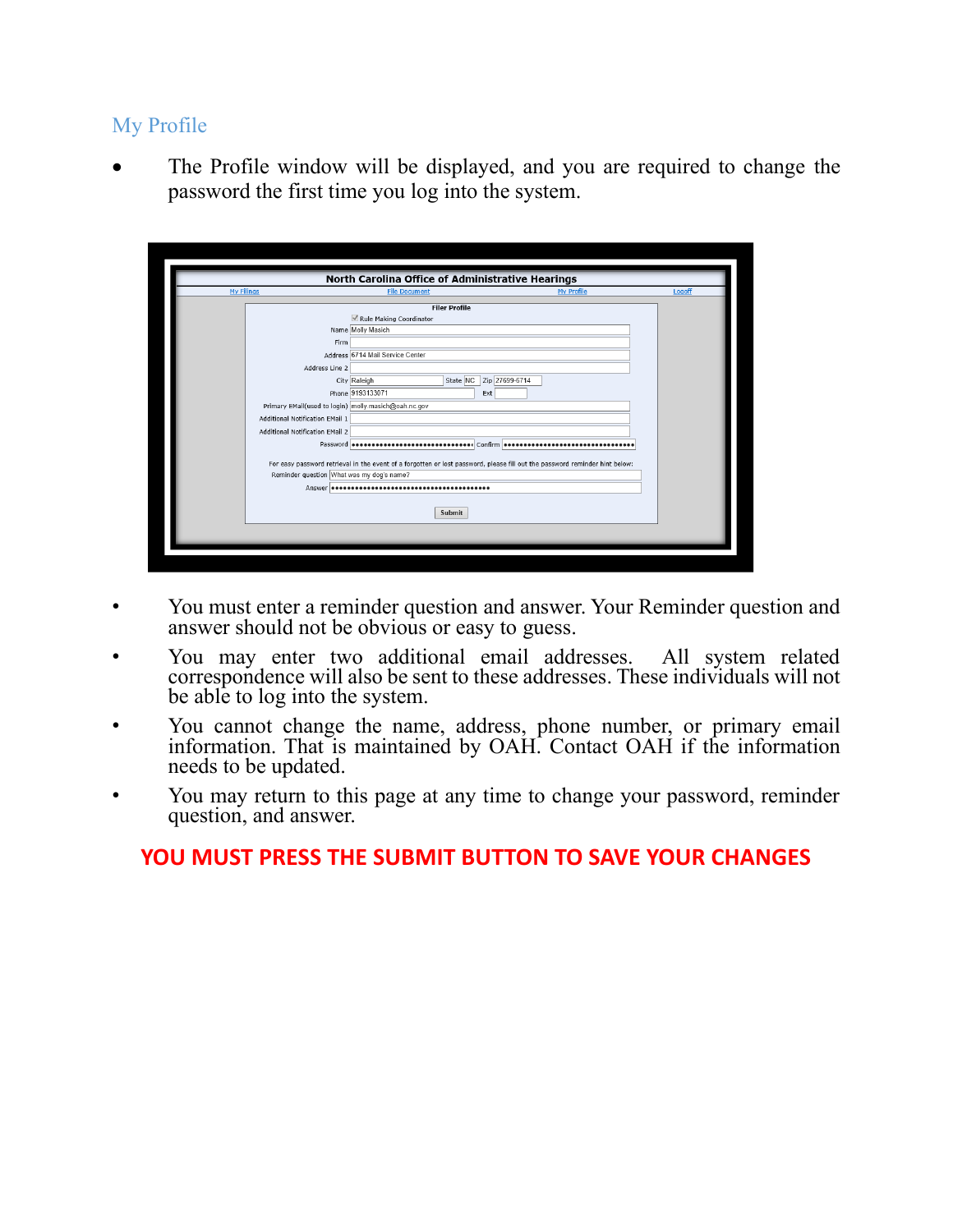## Reset Password

- Forgotten password? enter your email in the log on screen and click the "forgotten password" link; a temporary password will be sent to your email once you answer the hint question.
- "Forgotten password" temporary passwords are only valid one time. You must change the password immediately after logging in.
- Your account will be blocked for 30 minutes if you enter an incorrect password 5 times. The correct password, or the "forgotten password" temporary password will not work during the 30-minute interval.
	- Note: If your account gets locked for multiple wrong password attempts, the forgotten password feature is also locked. Wait 30 minutes for the lock to expire, then use the forgotten password feature.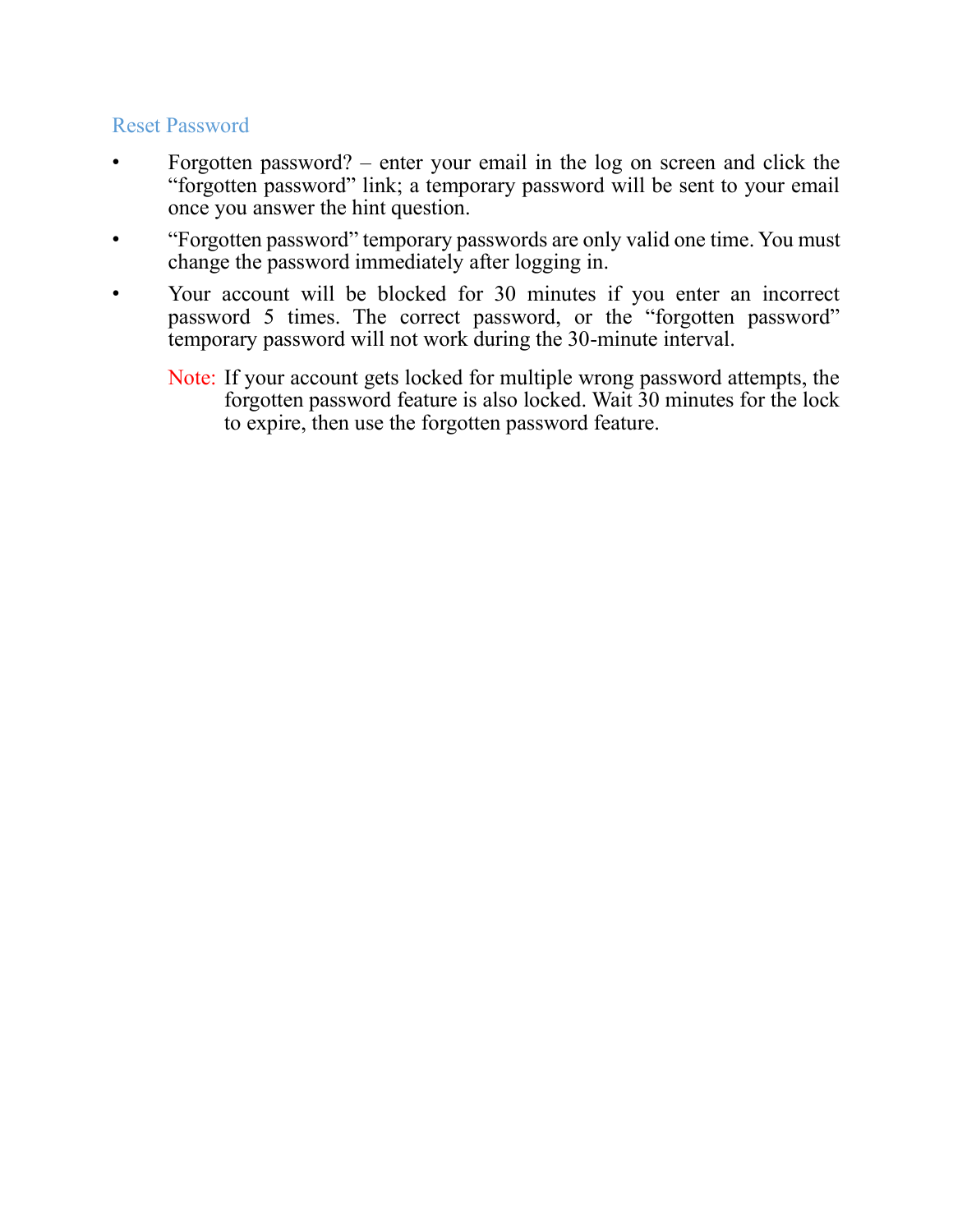## My Filings

When you log in, you will see the "My Filings" information screen. By default all Open Filings that have been prepared for your agency or agencies will be displayed.

| <b>My Filings</b> | <b>My Profile</b><br><b>File Document</b>                                                                |                          |                                                     |                                     |       |                          |                                          |                              |                 |   |  |  |
|-------------------|----------------------------------------------------------------------------------------------------------|--------------------------|-----------------------------------------------------|-------------------------------------|-------|--------------------------|------------------------------------------|------------------------------|-----------------|---|--|--|
|                   | Status: Open<br>Creator: <all><br/>Refresh<br/><math>\checkmark</math><br/><math>\checkmark</math></all> |                          |                                                     |                                     |       |                          |                                          |                              |                 |   |  |  |
|                   |                                                                                                          |                          | <b>Description</b>                                  | <b>Rule-Making</b><br><b>Agency</b> |       | <b>Register Document</b> | <b>Status</b>                            | <b>Status</b><br><b>Date</b> | <b>Creator</b>  |   |  |  |
| $\triangleright$  | 我                                                                                                        | $\overline{\mathbf{w}}$  | Expiration of Existing Rules                        | Medical Care<br>Commission          | 33:24 | Notice of<br>Text        | OAH Processing                           | 10/01/2019                   | Molly<br>Masich |   |  |  |
| $\triangleright$  | 尹                                                                                                        | 4                        | Amendment of Rules for July<br>2019                 | Medical Care<br>Commission          | 34:01 | Notice of<br>Text        | Accepted                                 | 10/01/2019                   | Molly<br>Masich |   |  |  |
| $\Rightarrow$     | 尹                                                                                                        | 4                        | Amendment of Rules for June<br>2019                 | Medical Care<br>Commission          | 34:01 | Notice of<br>Text        | Agency Review                            | 10/01/2019                   | Molly<br>Masich |   |  |  |
| Þ                 | 퀏                                                                                                        | ىيا                      | Periodic Review and Expiration<br>of Existing Rules | Medical Care<br>Commission          | 33:24 | Notice of<br>Text        | Filed                                    | 10/01/2019                   | Molly<br>Masich |   |  |  |
| D                 |                                                                                                          | $\overline{\phantom{a}}$ | Review of All Rules                                 | Medical Care<br>Commission          | 33:24 | Notice of<br>Text        | Correction(s)<br><b>Requested by OAH</b> | 10/01/2019                   | Molly<br>Masich | û |  |  |
| $\triangleright$  |                                                                                                          | $\blacktriangleright$    | Any Description that you like                       | <b>Medical Care</b><br>Commission   | 34:03 | Notice of<br>Text        | Work In Progress                         | 07/10/2019                   | Molly<br>Masich | 面 |  |  |

- General filing information is displayed and includes the filing description, the rulemaking agency, the Register, the filing type, the status of the filing, the date last modified and the creator. For filings that have been submitted to OAH, a PDF icon appears which will display a PDF version of the filing. The column headings can be clicked and the view will sort by that column. Clicking on the Register link will display the Register page from the OAH website.
- Clicking on the duplicate icon  $(4^{\text{th}}$  column) will create a new filing with the primary information duplicated from the selected row. Rules attached to the original filing will not be duplicated.
- Clicking on the grey arrow on the far left will open the filing form for reviewing or editing (if filing has not been submitted to OAH) of the details of the filing.
- Clicking the trash can icon in the last column will delete the selected filing. You can only delete filings not submitted to OAH.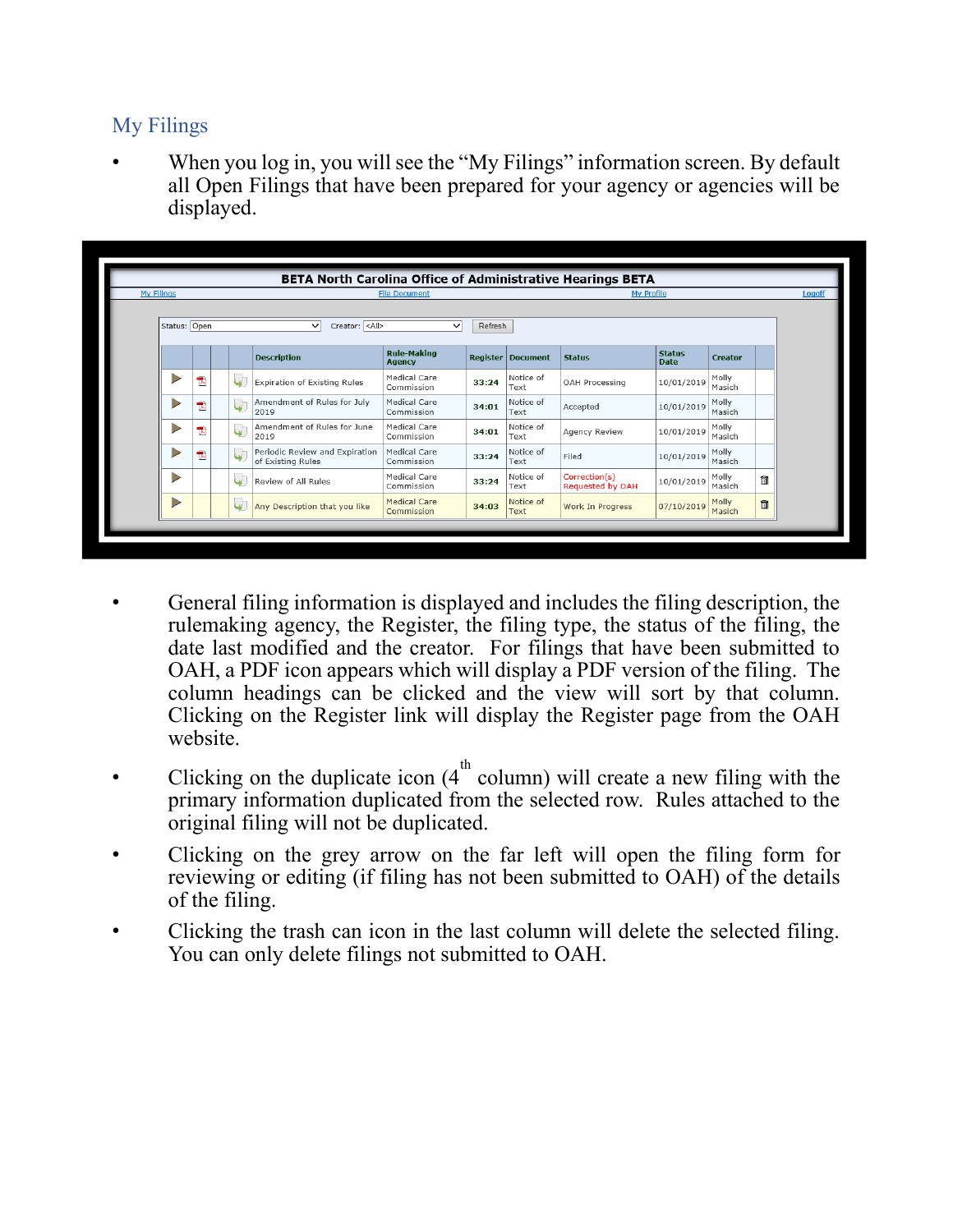## Filing Status

The filing status allows the operator to determine where the filing is in the process. The following list briefly describes each status:

- **Open –** A combination status which displays all filings listed below:
	- **Work In Progress**  The operator has begun to work on the filing. Operator may edit form.
	- **Filed** The operator has submitted the filing to OAH and OAH has not taken any action on the filing. Operator may no longer edit form.
	- **Correction(s) Requested by OAH**  OAH has reviewed the filing and has determined that information is incorrect, missing or incomplete. Operator may edit form.
	- **Accepted** OAH has accepted the filing. Work on the filing will begin shortly. Operator may no longer edit file.
	- **OAH Processing**  OAH has begun working on the filing. A detailed review and editorial corrections are being performed. Operator may no longer edit form.
	- **Agency Review** OAH has completed their review of the filing and the completed notice has been sent, via email, to the agency for review. Operator may no longer edit form.
	- **Withdrawal Requested -** The operator has requested to withdraw the filing. Operator may no longer edit form.
	- **Withdrawn**  OAH has approved withdrawal request. Operator may edit form.
- **Completed** The Agency Review has been completed and the filing is ready for publication by OAH. Operator may no longer edit form.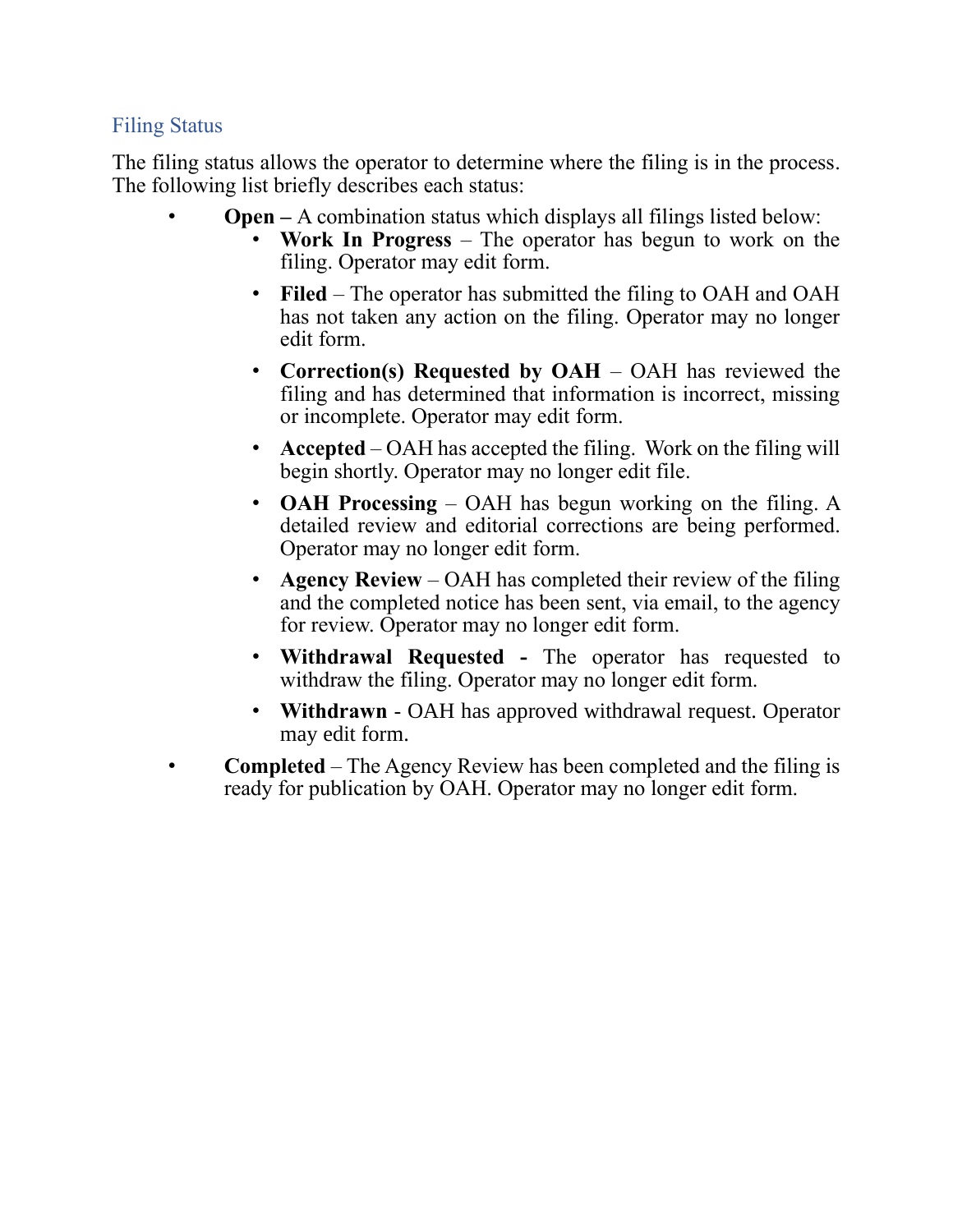# File Document

To prepare a new filing, click on the "File Document" link from the e-filing site.

|                   | BETA North Carolina Office of Administrative Hearings BETA                                                                                                                                                                                                                 |                            |               |
|-------------------|----------------------------------------------------------------------------------------------------------------------------------------------------------------------------------------------------------------------------------------------------------------------------|----------------------------|---------------|
| <u>My Filings</u> | <b>File Document</b>                                                                                                                                                                                                                                                       | My Profile                 | <b>Logoff</b> |
|                   | O Notice of Text (Form 300) [Authority G.S. 150B-21.2(c)]<br>$\supset$ Proposed Temporary Rule for Publication on the OAH Website (Form 700).<br>$\bigcirc$ Publication on the OAH Website (Form 700A)<br>Rule-Making Agency:<br>911 Board<br><b>Cancel</b><br><b>Next</b> | Description:<br>$\check{}$ |               |

- Select the appropriate type of filing
- Select the Rulemaking Agency
- Type a description that will help you identify this specific filing
- Click the Next Button
- To return to your filings, Click the Cancel Button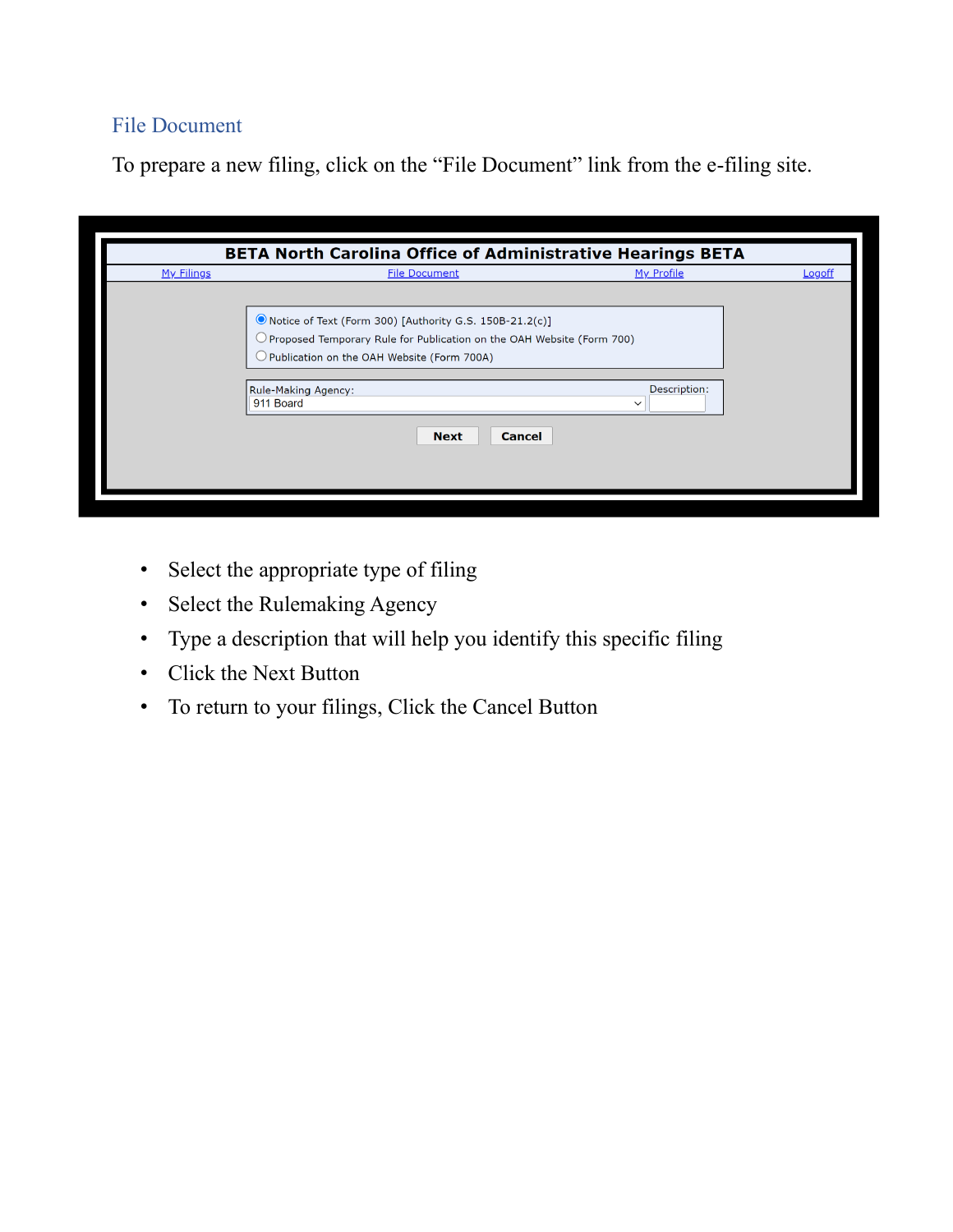# Notice of Text

- If the operator selects the Notice of Text filing type, the Notice of Text form will be displayed.
- The operator should ensure that the desired Register Issue is selected and that the correct Notice type is selected at the top of the form.
- All required fields on the form should be filled in. The system validates dates that are entered and ensures that all required information is provided.

|                                                                                                                                            |                         |                         | <b>File Document</b> |                       |                               | North Carolina Office of Administrative Hearings<br><b>My Profile</b> | Logoff |
|--------------------------------------------------------------------------------------------------------------------------------------------|-------------------------|-------------------------|----------------------|-----------------------|-------------------------------|-----------------------------------------------------------------------|--------|
| <b>My Filings</b>                                                                                                                          |                         |                         |                      | <b>Notice of Text</b> |                               |                                                                       |        |
|                                                                                                                                            |                         |                         |                      |                       | [Authority G.S. 150B-21.2(c)] |                                                                       |        |
|                                                                                                                                            |                         |                         |                      |                       |                               |                                                                       |        |
|                                                                                                                                            | <b>Save</b>             | <b>Preview Document</b> |                      | <b>Submit to OAH</b>  | <b>Save and Close</b>         | Cancel                                                                |        |
|                                                                                                                                            |                         |                         |                      |                       |                               |                                                                       |        |
|                                                                                                                                            |                         |                         |                      |                       |                               |                                                                       |        |
|                                                                                                                                            |                         |                         |                      |                       |                               |                                                                       |        |
| Filing Description: Periodic Review and Expiration of Existing Rules                                                                       |                         |                         |                      |                       |                               |                                                                       |        |
| Register: $33:24 \checkmark$                                                                                                               |                         |                         |                      |                       |                               |                                                                       |        |
| . Notice with a scheduled hearing                                                                                                          |                         |                         |                      |                       |                               |                                                                       |        |
| O Notice without a scheduled hearing (selecting this option will delete any hearing information already entered)<br>Republication of text. |                         |                         |                      |                       |                               |                                                                       |        |
|                                                                                                                                            |                         |                         |                      |                       |                               |                                                                       |        |
| 1. Rule-Making Agency: Medical Care Commission                                                                                             |                         |                         |                      |                       |                               |                                                                       |        |
| 1a. Dual Rule-Making Agencies:                                                                                                             |                         |                         |                      |                       |                               |                                                                       |        |
| 2. Link to agency website pursuant to G.S. 150B-19.1(c):                                                                                   |                         |                         |                      |                       |                               |                                                                       |        |
| 3. Proposed Action - Add appropriate action and rule citation to grid                                                                      |                         |                         |                      |                       |                               |                                                                       |        |
|                                                                                                                                            |                         |                         |                      | <b>Rule</b>           |                               |                                                                       |        |
|                                                                                                                                            |                         | <b>Title</b>            | <b>Chapter</b>       | No.                   | <b>Document</b>               |                                                                       |        |
| <b>Filing Action</b>                                                                                                                       |                         |                         |                      |                       |                               |                                                                       | û      |
| ℐ<br>No Actions have been entered.                                                                                                         |                         |                         |                      |                       |                               |                                                                       |        |
| Adoption                                                                                                                                   | $\overline{\mathsf{v}}$ |                         |                      |                       |                               | Browse                                                                | Add    |
|                                                                                                                                            |                         |                         |                      |                       |                               |                                                                       |        |
| 4. Proposed effective date:                                                                                                                | (ex. mm/dd/yyyy)        |                         |                      |                       |                               |                                                                       |        |
| 5. Is a public hearing planned? $\bullet$ Yes                                                                                              | No                      |                         |                      |                       |                               |                                                                       |        |
| If yes, add all planned dates to the grid.                                                                                                 |                         |                         |                      |                       |                               |                                                                       |        |
| <b>Date</b>                                                                                                                                | <b>Time</b>             |                         | Location             |                       |                               |                                                                       |        |
| ℐ<br>No hearing dates provided.                                                                                                            |                         |                         |                      |                       |                               |                                                                       | ū      |
| 面                                                                                                                                          |                         |                         |                      |                       |                               |                                                                       | Add    |
|                                                                                                                                            |                         |                         |                      |                       |                               |                                                                       |        |
| 6. If no public hearing is scheduled, provide instructions on how to demand a public hearing:                                              |                         |                         |                      |                       |                               |                                                                       |        |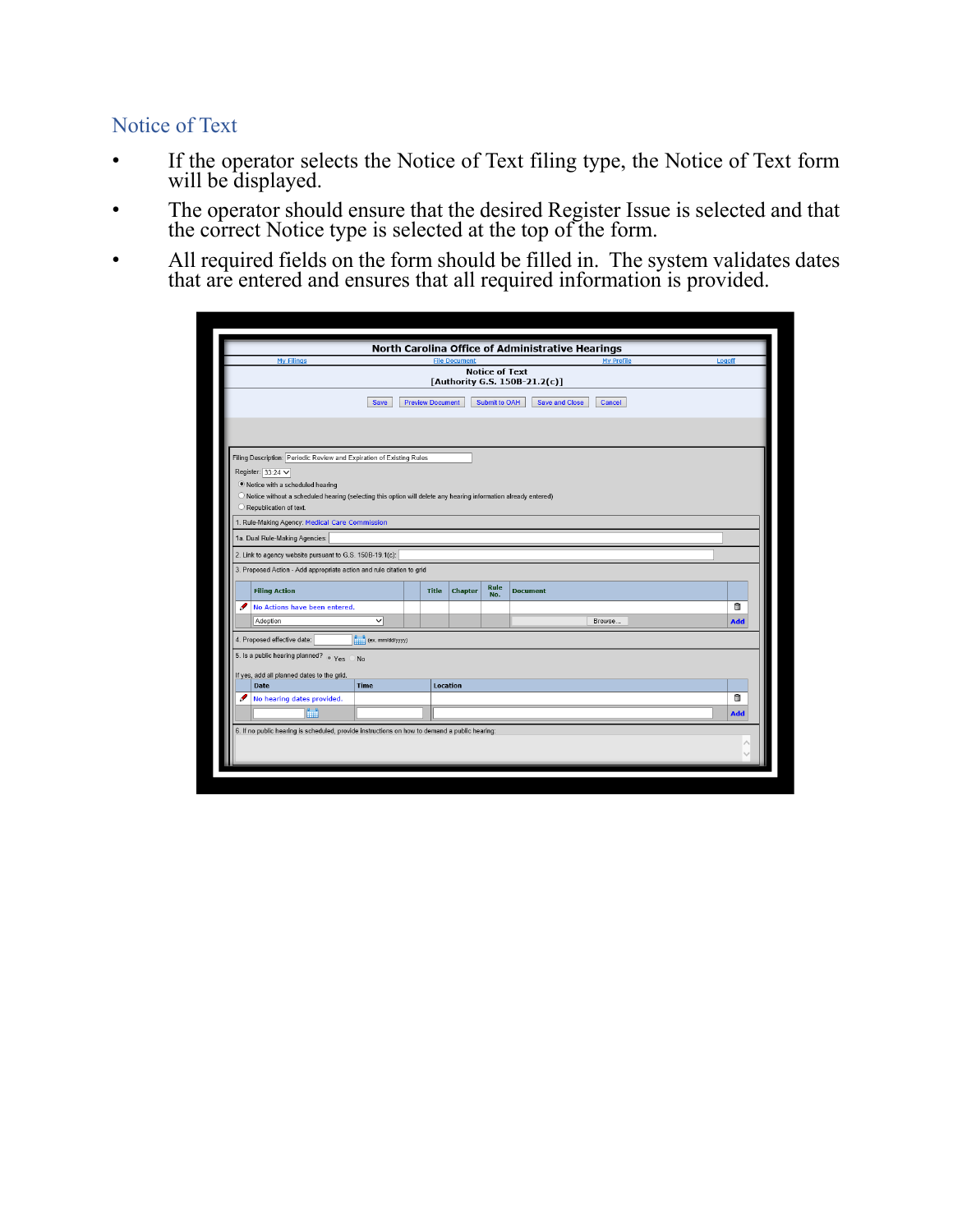#### Notice of Text (Form 300) – Data Entry

- Box  $1 -$  This field is populated when the filing is initially created. It cannot be changed. If incorrect, the filing must be deleted.
- Box 1a In cases of dual rulemaking, all other rulemaking agencies should be listed here.
- Box 2 URL of link where the information required by GS 150B-19.1(c) will be posted.
- Box 3 The rules being submitted as part of this filing. The operator should select the appropriate action type for the rule, then click the "Choose" Files" button to select the prepared rules from the file system. After selecting the files, the operator must click the add button to add the selected rules to the form. The file names must be the official rule citation (Title NCAC Chapter/Subchapter Rule Number 01 NCAC 01A .1234).
- Box 4 Proposed Effective Date.  $-$  On or after first day of the month following the earliest RRC meeting for that issue of the Register or check "Proposed effective date not required" and cite the reason.
- Box 5 List of Public Hearings Scheduled. The operator should enter the date, time, and location of the hearing and then click the add button. Multiple dates may be entered. Hearing date must be at least 15 days from publication.
- Box  $6 If$  the operator has selected notice without a scheduled hearing, there must be information in Box 6 to notify the public how to demand a public hearing.
- Box  $7 A$ n explanation of why the rules are being proposed is required.
- Box 8 If a rule is automatically subject to legislative review, the check box should be checked, and the citation entered in the field.
- Box 9 Name and contact information for the person designated to receive comments about the filing is required.
- Box 10 The ending date of the comment period is required. It must be at least 60 days after publication.
- Box  $11$  Any fiscal impacts must be checked. At least one box must be checked.
- Box 12 The rulemaking coordinator and contact information is required and any additional agency contact may be provided.
- Box 13 Date agency formally proposed the rule text. Must be on or before the date the filing is submitted to OAH.
- Box 14 Any notes or comments you would like to send to OAH staff can be entered in this box.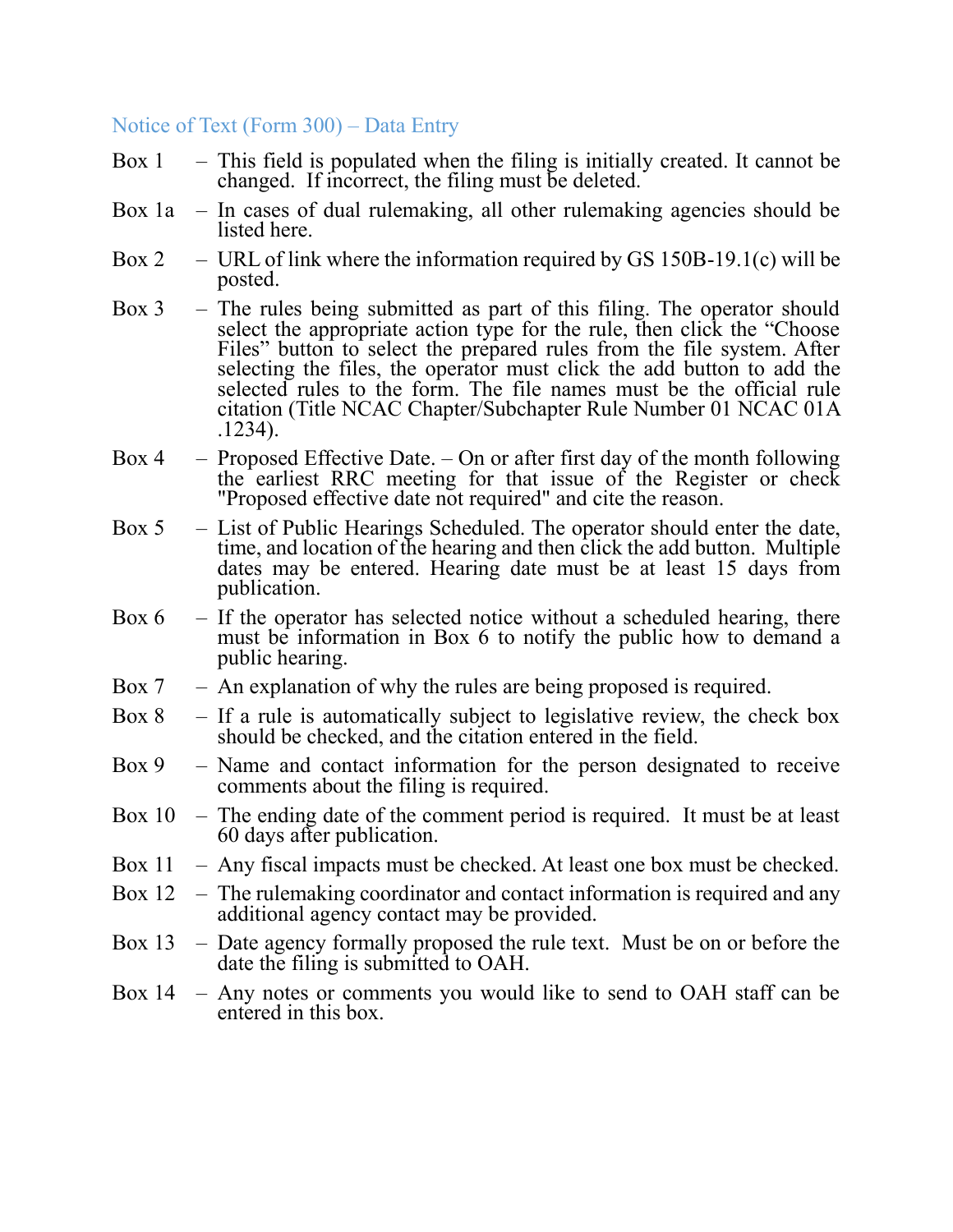Proposed Temporary Rule for Publication of the OAH Website - Data Entry

- Box  $1 -$  This field is populated when the filing is initially created. It cannot be changed. If incorrect, the filing must be deleted.
- Box 1a In cases of dual rulemaking, all other rulemaking agencies should be listed here.
- Box 2 The rules being submitted as part of this filing. The operator should select the appropriate action type for the rule, then click the "Choose" Files" button to select the prepared rules from the file system. After selecting the files, the operator must click the add button to add the selected rules to the form. The file names must be the official rule citation (Title NCAC Chapter/Subchapter Rule Number 01 NCAC 01A .1234).
- Box 3 List of Public Hearings Scheduled. The operator should enter the date, time, and location of the hearing and then click the add button. Multiple dates may be entered.
- Box 4 An explanation of why the rules are being are being adopted under temporary action. At least one box must be checked, and explanation added.
- Box 5 Name and contact information for the person designated to receive comments about the filing is required.
- Box 6 Comment Period Start and ending dates are required.
- Box 7 The rulemaking coordinator and contact information is required and any additional agency contact may be provided.
- Box 8 Date agency formally proposed the rule text. Must be on or before the date the filing is submitted to OAH.
- Box 9 Any notes or comments you would like to send to OAH staff can be entered in this box.

|                                   |                                                                                                                                                         |      |  |                                                                          |                                        | BETA North Carolina Office of Administrative Hearings BETA                          |                       |     |
|-----------------------------------|---------------------------------------------------------------------------------------------------------------------------------------------------------|------|--|--------------------------------------------------------------------------|----------------------------------------|-------------------------------------------------------------------------------------|-----------------------|-----|
|                                   | My Films                                                                                                                                                |      |  |                                                                          |                                        | Ny Profile<br>Proposed Temporary Rule for Publication on the OAH Website (Form 700) |                       |     |
|                                   |                                                                                                                                                         |      |  |                                                                          |                                        | Save Preview Document   Submitto OAH   Save and Close   Cancel                      |                       |     |
|                                   |                                                                                                                                                         |      |  |                                                                          |                                        |                                                                                     |                       |     |
|                                   |                                                                                                                                                         |      |  |                                                                          |                                        |                                                                                     |                       |     |
|                                   | Filing Description: [11/12/2022                                                                                                                         |      |  |                                                                          |                                        |                                                                                     |                       |     |
|                                   | <sup>8</sup> Proposed Temporary Rule (G.S. 1508-21.1(x3))<br>O Proposed Temporary Rule simultaneously adopted as an emergency rule [G.S. 150B-21.1A(a)] |      |  |                                                                          |                                        |                                                                                     |                       |     |
|                                   | 1. Rule-Making Agency: Office of Administrative Hearings                                                                                                |      |  |                                                                          |                                        |                                                                                     |                       |     |
|                                   | 1a. Dual Rule-Making Agencies:                                                                                                                          |      |  |                                                                          |                                        |                                                                                     |                       |     |
|                                   | 2. Proposed Action - Add appropriate action and rule obstion to grid                                                                                    |      |  |                                                                          |                                        |                                                                                     |                       |     |
|                                   | <b>Filing Action</b>                                                                                                                                    |      |  | Title Chapter Rule Document                                              |                                        |                                                                                     |                       |     |
|                                   | No Actions have been entered<br>Maglian V                                                                                                               |      |  | Choose Film No Se shown                                                  |                                        |                                                                                     |                       | Add |
|                                   | 3. Public hearing dates: QAH has 5 business days to proce                                                                                               |      |  |                                                                          |                                        |                                                                                     |                       |     |
|                                   | Date                                                                                                                                                    | Time |  |                                                                          | Location                               |                                                                                     |                       |     |
|                                   | No Hearing Dates have been entered.                                                                                                                     |      |  |                                                                          |                                        |                                                                                     |                       |     |
|                                   | <b>TES</b>                                                                                                                                              |      |  |                                                                          |                                        |                                                                                     |                       | Add |
|                                   | 4. Reason for agency adapting rule(s) under temporary action:                                                                                           |      |  |                                                                          |                                        | <b>ate</b>                                                                          | <b>Effective Date</b> |     |
|                                   | $\Box$ A serious and unforeseen threat to the public health, safety or welfare.                                                                         |      |  |                                                                          |                                        |                                                                                     |                       |     |
|                                   | 17 The effective date of a recent act of the General Assembly or of the U.S. Congress.                                                                  |      |  |                                                                          |                                        |                                                                                     | -dat                  |     |
|                                   | C A recent change in federal or state budgetary policy.                                                                                                 |      |  |                                                                          |                                        |                                                                                     | ٦m                    |     |
|                                   | C A recent federal regulation.                                                                                                                          |      |  |                                                                          |                                        |                                                                                     | ntit                  |     |
|                                   | A recent court order.                                                                                                                                   |      |  |                                                                          |                                        |                                                                                     |                       |     |
| D other.                          |                                                                                                                                                         |      |  |                                                                          |                                        |                                                                                     |                       |     |
| Euston                            |                                                                                                                                                         |      |  |                                                                          |                                        |                                                                                     |                       |     |
|                                   |                                                                                                                                                         |      |  |                                                                          |                                        |                                                                                     |                       |     |
|                                   |                                                                                                                                                         |      |  |                                                                          |                                        |                                                                                     |                       |     |
|                                   |                                                                                                                                                         |      |  |                                                                          |                                        |                                                                                     |                       |     |
|                                   |                                                                                                                                                         |      |  |                                                                          |                                        |                                                                                     |                       |     |
|                                   |                                                                                                                                                         |      |  |                                                                          |                                        |                                                                                     |                       |     |
|                                   |                                                                                                                                                         |      |  |                                                                          |                                        |                                                                                     |                       |     |
|                                   |                                                                                                                                                         |      |  |                                                                          |                                        |                                                                                     |                       |     |
|                                   | 5. Comments from the public shall be directed to:                                                                                                       |      |  |                                                                          |                                        |                                                                                     |                       |     |
| Name:<br><b>Address:</b>          |                                                                                                                                                         |      |  |                                                                          |                                        |                                                                                     |                       |     |
| City:                             | <b>Last</b>                                                                                                                                             |      |  |                                                                          |                                        |                                                                                     |                       |     |
| Gtate:<br>Zip:                    |                                                                                                                                                         |      |  |                                                                          |                                        |                                                                                     |                       |     |
| Phone(splonal):<br>Fax(optional): |                                                                                                                                                         |      |  |                                                                          |                                        |                                                                                     |                       |     |
| oMal(optenal):                    |                                                                                                                                                         |      |  |                                                                          |                                        |                                                                                     |                       |     |
| Nete(aptional):                   |                                                                                                                                                         |      |  |                                                                          |                                        |                                                                                     |                       |     |
| 6. Comment Period Starts          |                                                                                                                                                         |      |  | [11] Joc messiyyya Earliest Start Date is 1/12/2022 Convent Period Ends. | sk. mission Carles End Date is 2/32022 |                                                                                     |                       |     |
|                                   |                                                                                                                                                         |      |  |                                                                          |                                        |                                                                                     |                       |     |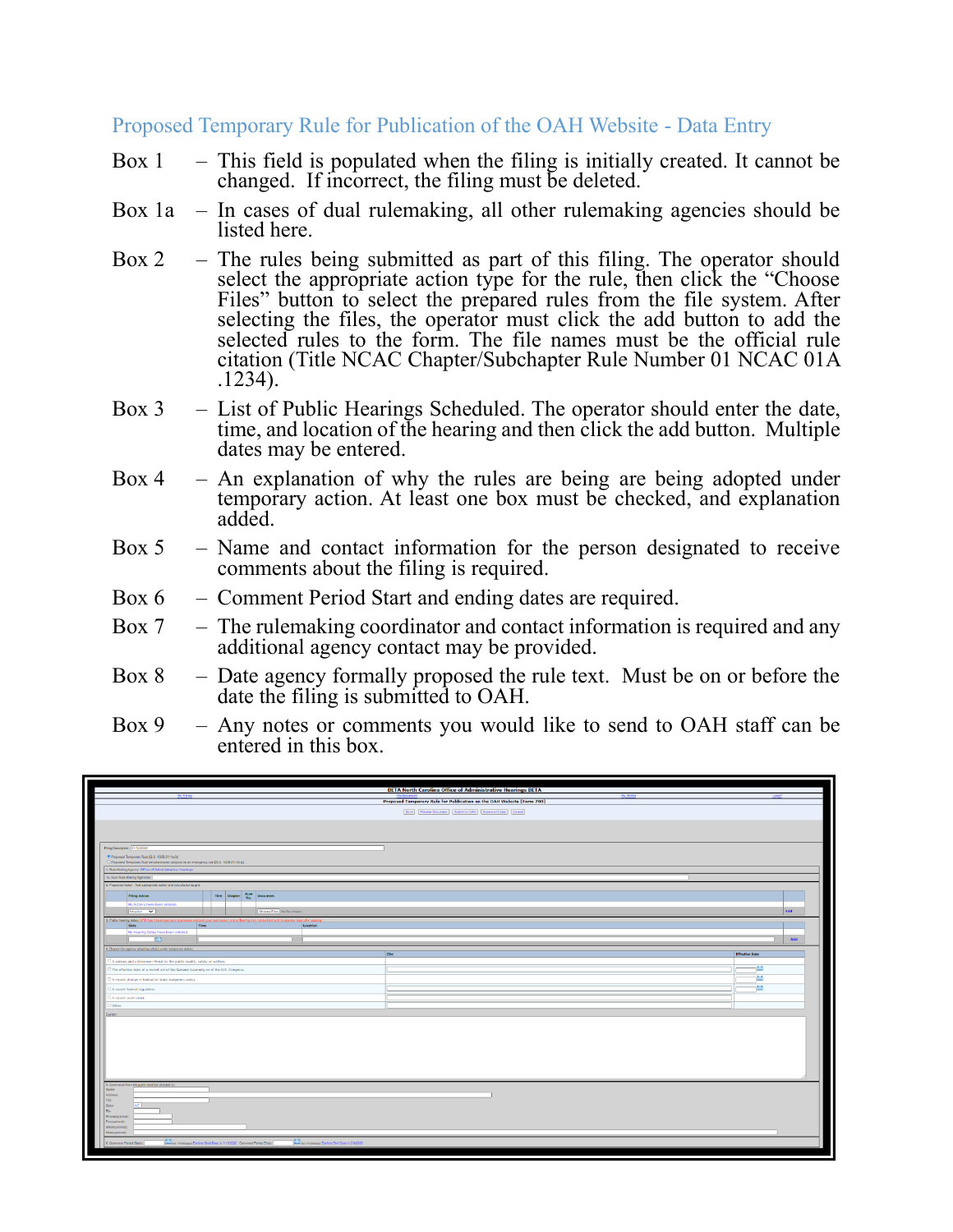## Publication on the OAH Website – Data Entry

Type of Publication must be checked at top of form.

\*If other is checked, the authority for the rulemaking must be provided.

- Box  $1 -$  This field is populated when the filing is initially created. It cannot be changed. If incorrect, the filing must be deleted.
- Box 1a In cases dual rulemaking, all other rulemaking agencies should be listed here.
- Box 2 The rules being submitted as part of this filing. The operator should select the appropriate action type for the rule, then click the "Choose Files" button to select the prepared rules from the file system. After selecting the files, the operator must click the add button to add the selected rules to the form. The file names must be the official rule citation (Title NCAC Chapter/Subchapter Rule Number 01 NCAC 01A .1234).
- Box 3 List of Public Hearings Scheduled. The operator should enter the date, time, and location of the hearing and then click the add button. Multiple dates may be entered.
- Box  $4 A$ n explanation for the agency action is required.
- Box 5 Name and contact information for the person designated to receive comments about the filing is required.
- Box 6 Comment Period Start and ending dates are required.
- Box  $7 -$  The rulemaking coordinator and contact information is required and any additional agency contact may be provided.
- Box 8 Date agency formally proposed the rule text. Must be on or before the date the filing is submitted to OAH.
- Box 9 Any notes or comments you would like to send to OAH staff can be entered in this box.

|                                                                                                                                                        |             | Publication on the OAH Website (Form 700A)                        |     |
|--------------------------------------------------------------------------------------------------------------------------------------------------------|-------------|-------------------------------------------------------------------|-----|
|                                                                                                                                                        |             | Save   Preview Document   Submit to OAH   Save and Close   Cancel |     |
|                                                                                                                                                        |             |                                                                   |     |
|                                                                                                                                                        |             |                                                                   |     |
| Filing Description: 01/12/2022                                                                                                                         |             |                                                                   |     |
| Permanent Rule with substantial change [G.S. 150B-21.12(c)]                                                                                            |             |                                                                   |     |
| O Department of Revenue [G.S. 105-262.1]                                                                                                               |             |                                                                   |     |
| O State Ethics Commission [G.S. 120C-101]                                                                                                              |             |                                                                   |     |
| Other:                                                                                                                                                 |             |                                                                   |     |
| 1. Rule-Making Agency: Office of Administrative Hearings                                                                                               |             |                                                                   |     |
| 1a. Dual Rule-Making Agencies:                                                                                                                         |             |                                                                   |     |
| 2. Proposed Action - Add appropriate action and rule citation to grid                                                                                  |             |                                                                   |     |
|                                                                                                                                                        |             |                                                                   |     |
| Title Chapter<br><b>Filing Action</b>                                                                                                                  | Rule<br>No. | <b>Document</b>                                                   |     |
| No Actions have been entered.                                                                                                                          |             |                                                                   |     |
| ◡<br>Adoption                                                                                                                                          |             | Choose Files No file chosen                                       | Add |
| 3. Public hearing dates: OAH has 5 business days to process and post your submission and a Hearing may not be held until 5 calendar days after posting |             |                                                                   |     |
| Time<br>Date                                                                                                                                           |             | Location                                                          |     |
| No Hearing Dates have been entered.                                                                                                                    |             |                                                                   |     |
| <b>Ifinit</b>                                                                                                                                          |             |                                                                   | Add |
| 4. Reason for agency action:                                                                                                                           |             |                                                                   |     |
|                                                                                                                                                        |             |                                                                   |     |
|                                                                                                                                                        |             |                                                                   |     |
|                                                                                                                                                        |             |                                                                   |     |
|                                                                                                                                                        |             |                                                                   |     |
|                                                                                                                                                        |             |                                                                   |     |
|                                                                                                                                                        |             |                                                                   |     |
|                                                                                                                                                        |             |                                                                   |     |
|                                                                                                                                                        |             |                                                                   |     |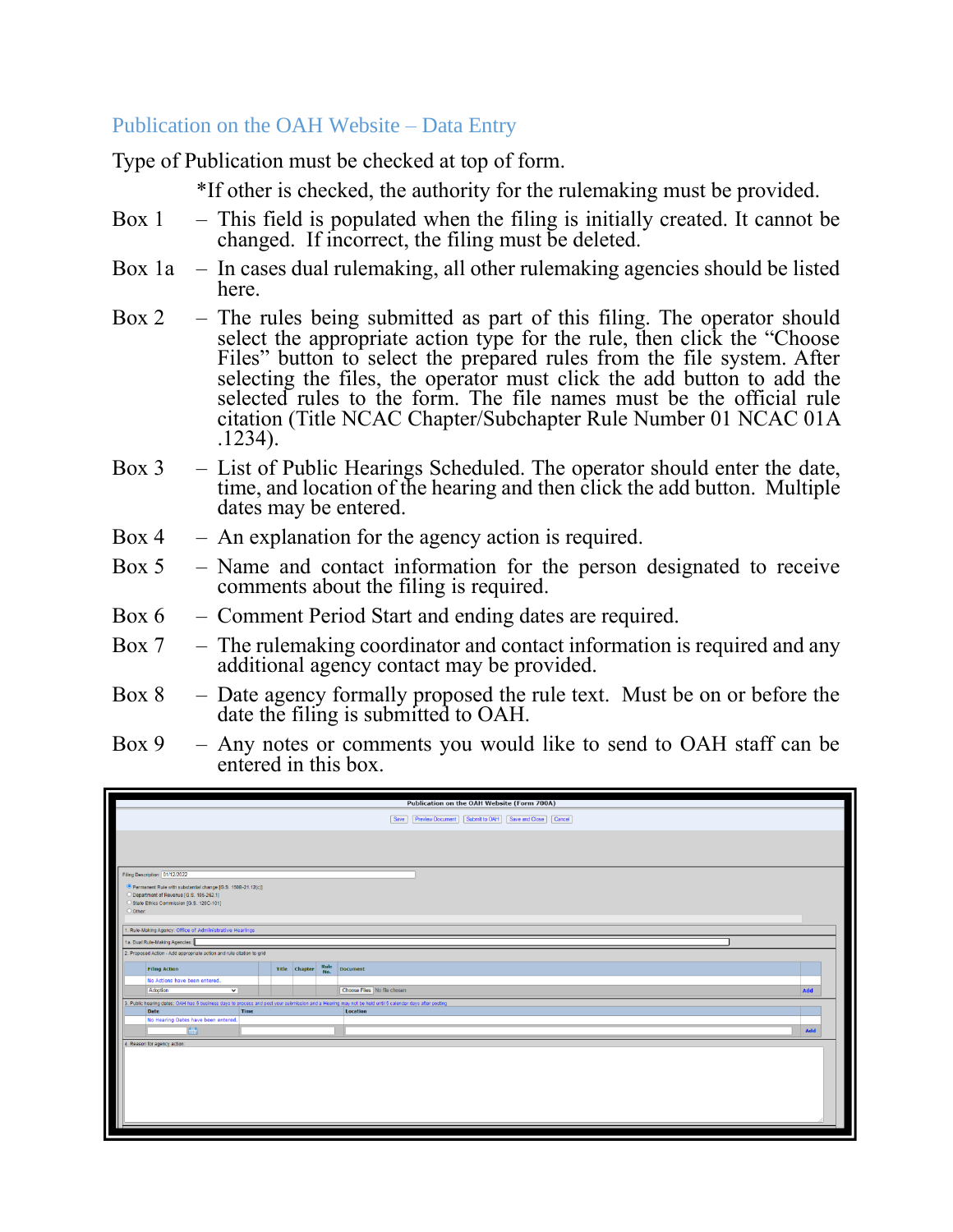# Filing Form - Rules Associated with a Filing

- Attaching Rules to a filing is easy if you follow a few simple steps:
	- The rule documents must be in Microsoft Word format.
	- The rule documents should be stored in a single folder on your Computer.
	- The rule documents must be named the official rule citation (Title) NCAC Chapter/Subchapter rule number (01 NCAC 01A .1234).
- After attaching the Rules, you may edit the proposed action by clicking on the pencil icon, making your change and then clicking the disk icon to save the change.
- You may delete a rule from the proposed action list by clicking the trash can icon.
- Readoptions without Substantive Changes do not require that you attach a copy of the rule with your filing, but you need to enter the rules into the system by typing the Title, Chapter/Subchapter and Rule Number. When you select the "Readoptions without Substantive Changes" action, the data entry window will change to allow for the entry of the data.

 $\sqrt{\sqrt{\frac{3}{1}}\sqrt{\frac{1}{1}}\sqrt{\frac{1}{1}}}}$  Readoption without substantive changes  $\sqrt{\sqrt{\frac{1}{1}}\sqrt{\frac{1}{1}}}}$ 

Type in the title, chapter/subchapter and the rule number or rule range .1234-.1240) and press add.

Add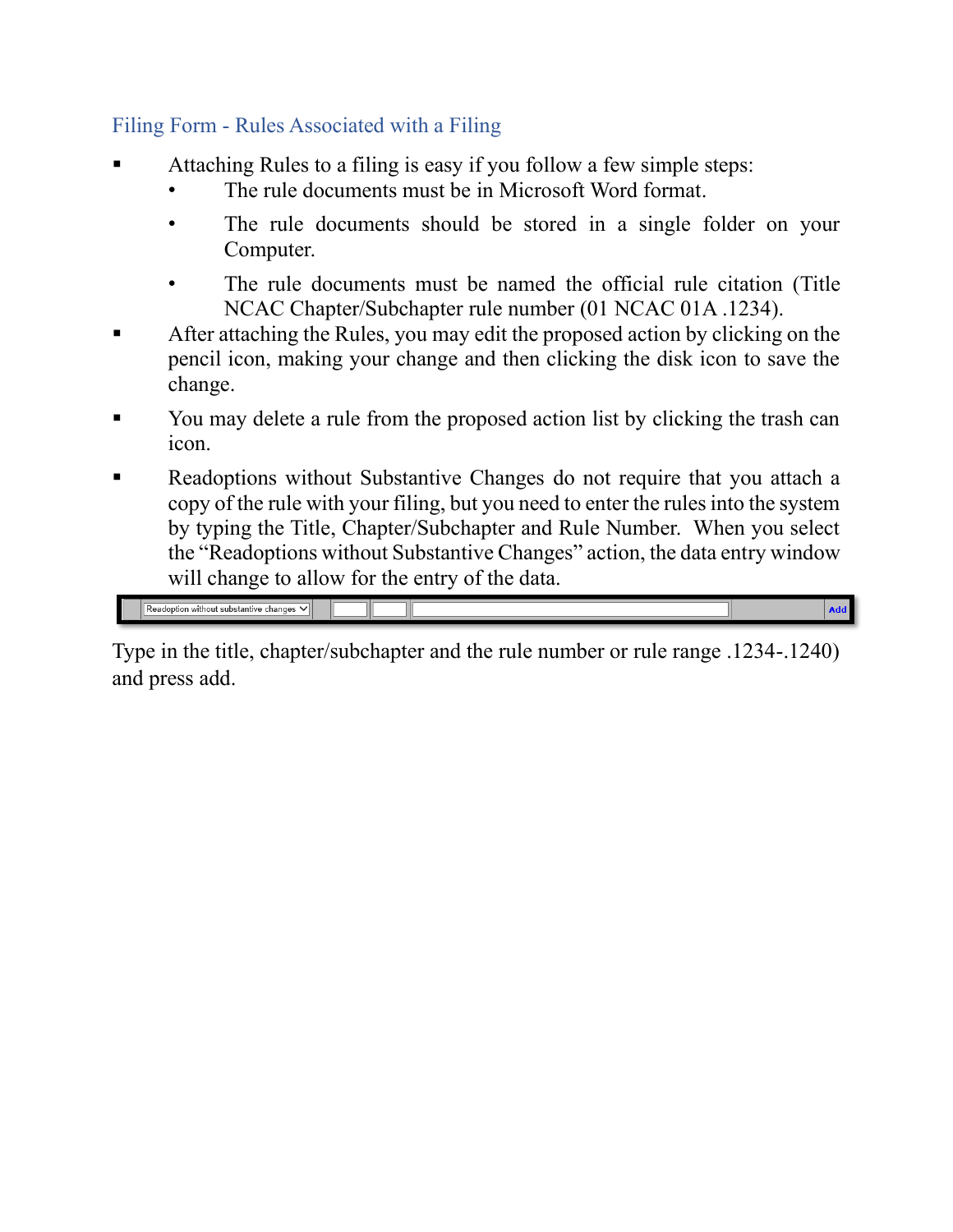# Filings - Action Buttons

All forms have 5 action buttons at the top. The buttons may be clicked at any time. The buttons perform the following actions:

| Save                    | Saves all data entered on the form. No other action is<br>performed. Given the nature of browser-based<br>applications, it is recommended that you save often. Some<br>data is saved automatically, as it is entered, such as<br>Proposed Actions and Hearing information.  |
|-------------------------|-----------------------------------------------------------------------------------------------------------------------------------------------------------------------------------------------------------------------------------------------------------------------------|
| <b>Preview Document</b> | Prepares a PDF version of the form and any attached rules.<br>The filing can be previewed at any time. This can be very<br>useful when distributing the filing for review before<br>submitting to OAH.                                                                      |
| Submit to OAH           | Validates the data entered on the form and if everything is<br>correct, electronically submits the filing to OAH. If there<br>are any validation errors, you must correct them. You will<br>receive an automated email stating that the filing has been<br>received by OAH. |
| Save and Close          | All data on the form is saved and the form is closed. You<br>will be returned to the "My Filings" window.                                                                                                                                                                   |
| Cancel                  | Closes the form without saving any data and returns you<br>to the "My Filings" window.                                                                                                                                                                                      |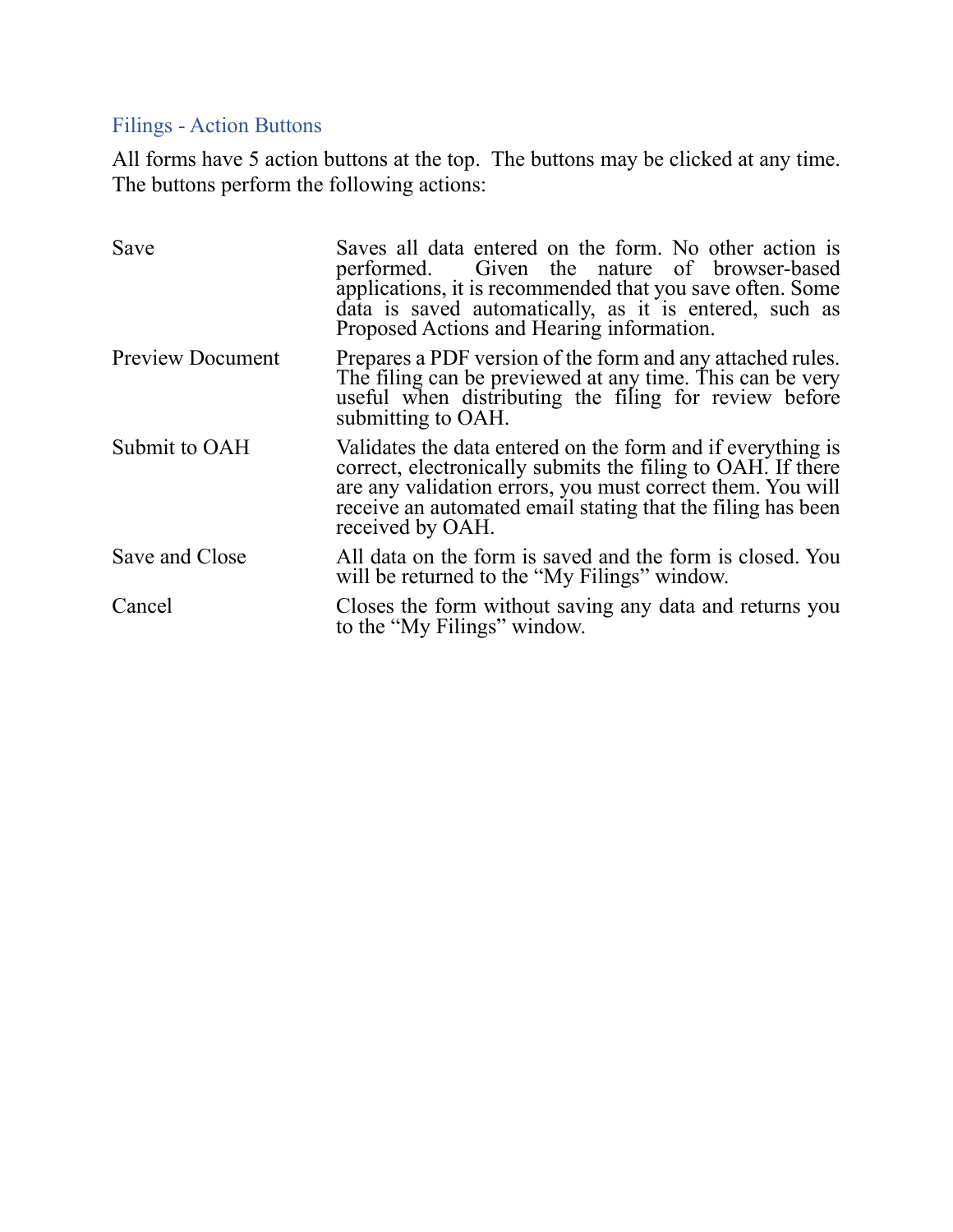| $Filings - Tips$        |                                                                                                                                                                                                                                                                                                                                                          |
|-------------------------|----------------------------------------------------------------------------------------------------------------------------------------------------------------------------------------------------------------------------------------------------------------------------------------------------------------------------------------------------------|
| $Form-$                 | If you have auto text turned on for your browser, you can select<br>information that was previously entered when you move to a<br>field on the form.                                                                                                                                                                                                     |
| $Form-$                 | Never use the back button on the browser. Any changes you made<br>will not be saved.                                                                                                                                                                                                                                                                     |
| $Form-$                 | Use the Preview Document button to generate a PDF version of                                                                                                                                                                                                                                                                                             |
|                         | the form and any attached rules to distribute for review before<br>submitting the filing to OAH.                                                                                                                                                                                                                                                         |
| $Box 3 -$               | If you enter the wrong filing action for a rule, you can press the                                                                                                                                                                                                                                                                                       |
|                         | red pencil to the left of the filing action and change the action.<br>Make sure to press the save icon after you change the filing<br>action.                                                                                                                                                                                                            |
| $Box 3 -$               | If you are entering rules with a filing action of "Readoption"                                                                                                                                                                                                                                                                                           |
|                         | without Substantive Change," you do not have to attach a file.<br>simply select that filing action, enter the Title<br>You<br>Chapter/Subchapter and rule number and press add. If you are<br>entering a consecutive range of rules, you may enter the range as<br>.0101-.0110 and the system will generate the individual rule<br>entries in the table. |
| $Box 3 -$<br>0700/0700A | Public Hearing information can be changed by clicking the Form<br>pencil beside the date. (click the disk icon to save the change(s)).                                                                                                                                                                                                                   |
| $Box 5 -$<br>0300       | Public Hearing information can be changed by clicking the Form<br>pencil beside the date. (click the disk icon to save the change(s)).                                                                                                                                                                                                                   |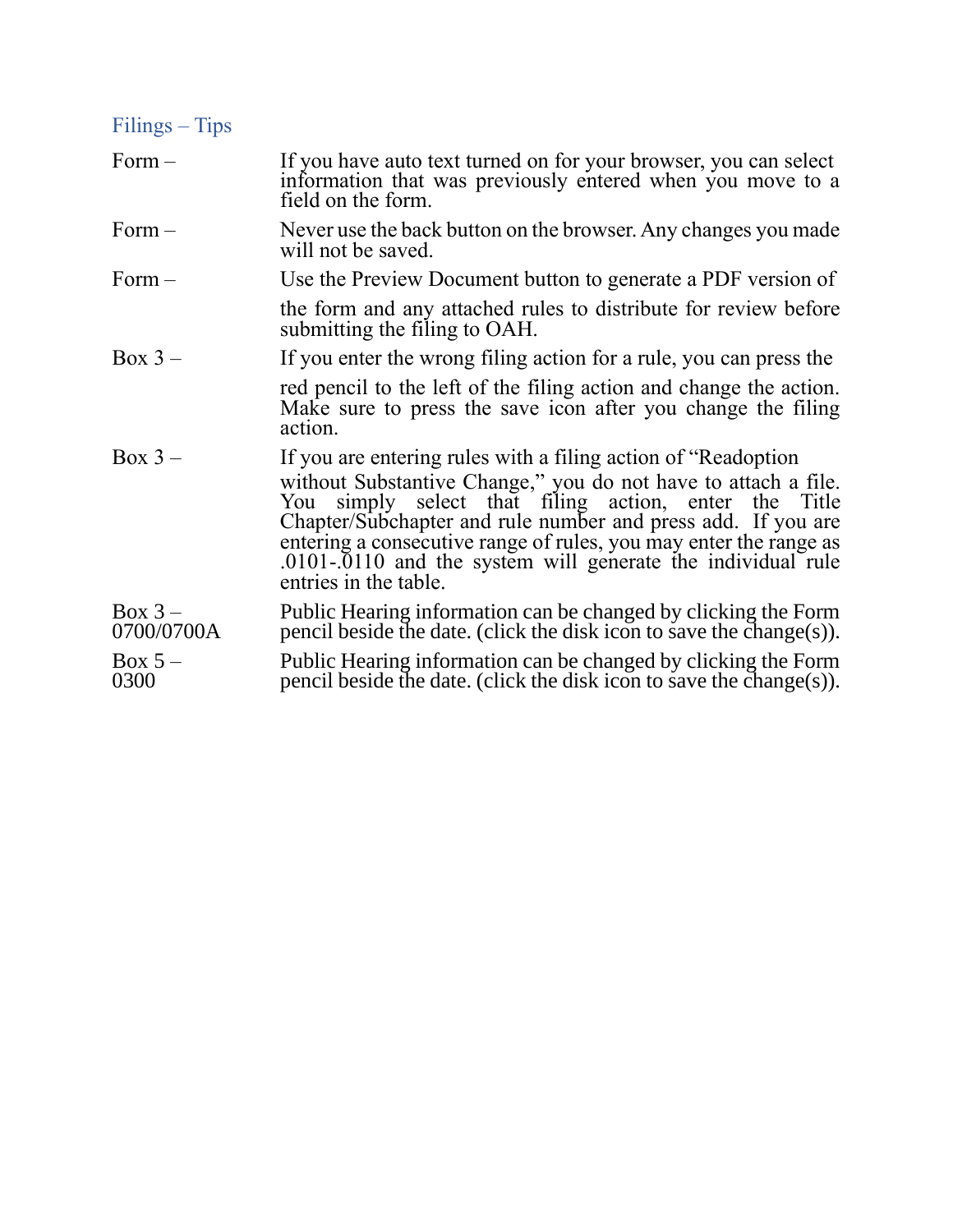## Completed Notices

- The "Completed" status on the My Filings window displays a list of all filings that are ready for publication or have already been published.
- The Microsoft Word icon immediately to the left of the filing description allows the operator to download a completed Notice, including the text of all rules.

|                   |                      |   |              | <b>BETA North Carolina Office of Administrative Hearings BETA</b> |                                                      |       |                          |                   |                              |                 |               |
|-------------------|----------------------|---|--------------|-------------------------------------------------------------------|------------------------------------------------------|-------|--------------------------|-------------------|------------------------------|-----------------|---------------|
| <b>My Filings</b> | <b>File Document</b> |   |              |                                                                   |                                                      |       |                          | <b>My Profile</b> |                              |                 | <b>Logoff</b> |
| Status: Completed |                      |   |              | Creator: Molly Masich<br>$\check{ }$<br><b>Description</b>        | Refresh<br>$\checkmark$<br><b>Rule-Making Agency</b> |       | <b>Register Document</b> | <b>Status</b>     | <b>Status</b><br><b>Date</b> | <b>Creator</b>  |               |
| ь                 | 快                    | W | $\mathbf{G}$ | Readoption of Rule 10A NCAC<br>13C .1404                          | Medical Care<br>Commission                           | 33:24 | Notice of<br>Text        |                   | Completed 05/23/2019         | Molly<br>Masich |               |

• This document should be used by the agency in preparing the permanent or temporary rules for filing with OAH or RRC. The "OAH Agency Template," available for download on the OAH website, provides valuable tools for transforming this document into individual rules that can be used for further processing.